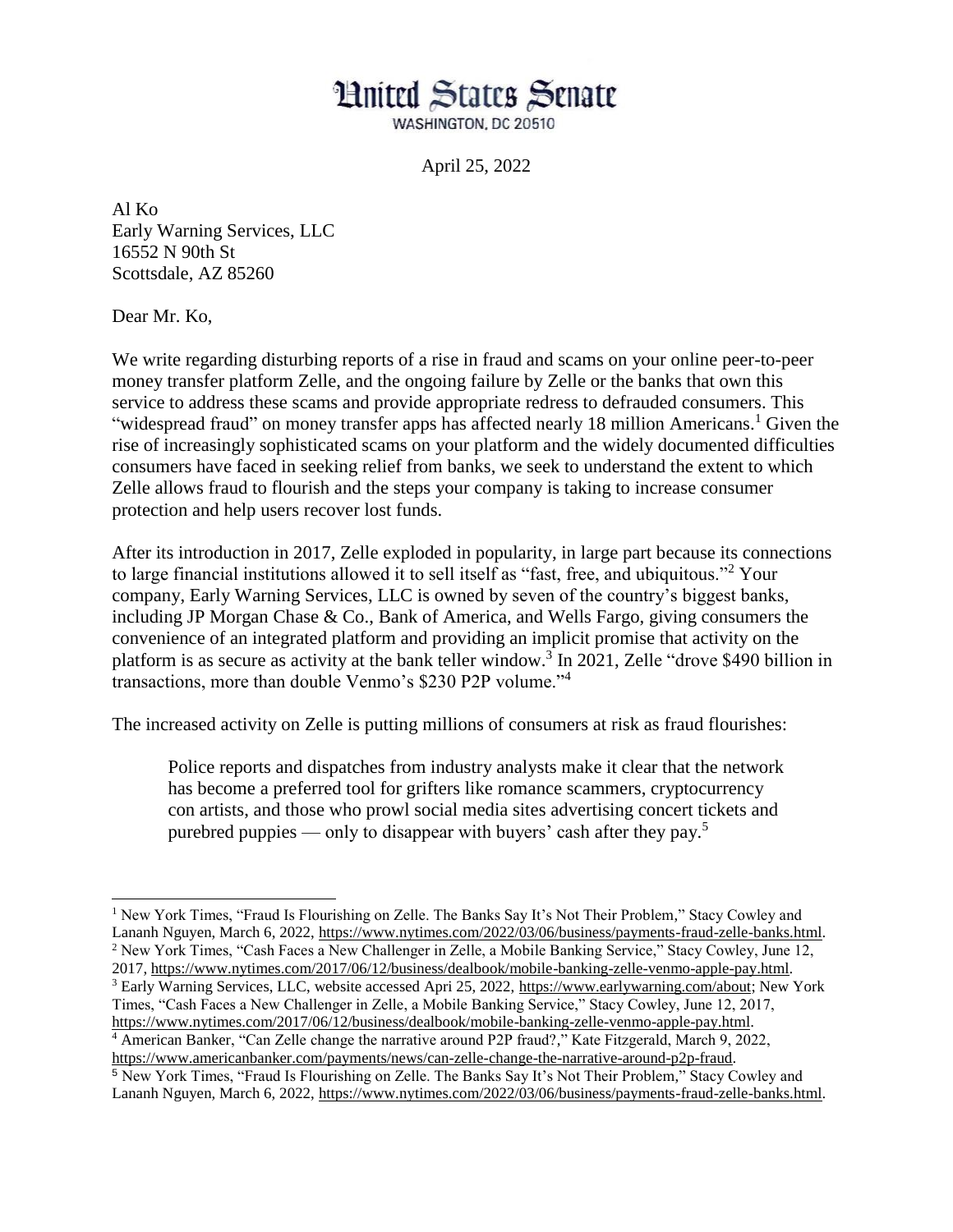Reports of consumers losing thousands of dollars have come out of California,<sup>6</sup> Massachusetts,<sup>7</sup> and Georgia.<sup>8</sup> These scams, many of which involve a scammer creating a Zelle account linked to the consumer's own phone number, have cost victims their life savings and robbed them of funds essential to their small businesses, further underscoring the consequences of this widespread fraud.<sup>9</sup>

Alarmingly, both your company and the big banks who both own and partner with the platform have abdicated responsibility for fraudulent transactions, leaving consumers with no way to get back their funds. Zelle's biggest draw – the immediacy of its transfers – also makes scams more effective and "a favorite of fraudsters," as consumers have no option to cancel a transaction even moments after authorizing it.<sup>10</sup> And banks have chosen to let consumers suffer, blaming them for authorizing fraudulent transactions.<sup>11</sup> According to Consumer Watchdog, banks were essentially "throw[ing] up their hands and say 'it's not our problem because you authenticated it."<sup>12</sup> A former executive at your company even argued that banks have not done enough to deter fraud on Zelle, warning that banks had not sufficiently educated consumers about the risks.<sup>13</sup> One customer observed that "it's like the banks have colluded with the sleazebags on the street to be able to steal."<sup>14</sup>

The policies of your company and the banks that own and operate on it create a confusing and unfair environment for consumers, who are already facing "rampant" and sophisticated threats from spammers on the platform.<sup>15</sup> The Consumer Financial Protection Bureau previously clarified that Regulation E of the Electronic Fund Transfer Act protected victims of fraudulent money transfers, including those who were "induced" into transferring the money themselves, <sup>16</sup> while the FDIC issued a report in March 2022 finding that both the banks and the platform – in

<sup>15</sup> *Id.*

l <sup>6</sup> ABC 7 News, "LA woman loses over \$18K through 'Zelle' after scammers text, call her pretending to be bank," Carlos Granda, March 12, 2022, [https://abc7.com/los-angeles-zelle-scam-text-message/11644167/.](https://abc7.com/los-angeles-zelle-scam-text-message/11644167/)

<sup>7</sup> Boston 25 News, ""They're not robots talking to you. They're actual people." Zelle app users warn of latest scams," Chris Flanagan, March 23, 2022, [https://www.boston25news.com/news/massachusetts/theyre-not-robots](https://www.boston25news.com/news/massachusetts/theyre-not-robots-talking-you-theyre-actual-people-zelle-app-users-warn-latest-scams/WJZVXE23JZFCTPBD5XOPZZXF6I/)[talking-you-theyre-actual-people-zelle-app-users-warn-latest-scams/WJZVXE23JZFCTPBD5XOPZZXF6I/.](https://www.boston25news.com/news/massachusetts/theyre-not-robots-talking-you-theyre-actual-people-zelle-app-users-warn-latest-scams/WJZVXE23JZFCTPBD5XOPZZXF6I/) <sup>8</sup> WBS-TV, "Zelle warns about scams, says it's not responsible for funds stolen through app," Ashli Lincoln, March 28, 2022, [https://www.wsbtv.com/news/local/zelle-warns-about-scams-says-its-not-responsible-funds-stolen](https://www.wsbtv.com/news/local/zelle-warns-about-scams-says-its-not-responsible-funds-stolen-through-app/ZTCNAVOTTNG5RNTAOAXPWELXB4/)[through-app/ZTCNAVOTTNG5RNTAOAXPWELXB4/.](https://www.wsbtv.com/news/local/zelle-warns-about-scams-says-its-not-responsible-funds-stolen-through-app/ZTCNAVOTTNG5RNTAOAXPWELXB4/)

<sup>9</sup> *Id.*

 $10$  KARE 11, "Two Minnesota women were tricked by the same scam on Zelle, here's how you can protect yourself," Gordon Severson, March 22, 2022, [https://www.kare11.com/article/money/minnesota-women-tricked-by](https://www.kare11.com/article/money/minnesota-women-tricked-by-the-same-scam-on-zelle-heres-how-you-can-protect-yourself/89-3016a498-c8db-407a-ab1f-632f24204d9a)[the-same-scam-on-zelle-heres-how-you-can-protect-yourself/89-3016a498-c8db-407a-ab1f-632f24204d9a;](https://www.kare11.com/article/money/minnesota-women-tricked-by-the-same-scam-on-zelle-heres-how-you-can-protect-yourself/89-3016a498-c8db-407a-ab1f-632f24204d9a) New York Times, "Fraud Is Flourishing on Zelle. The Banks Say It's Not Their Problem," Stacy Cowley and Lananh Nguyen, March 6, 2022, [https://www.nytimes.com/2022/03/06/business/payments-fraud-zelle-banks.html.](https://www.nytimes.com/2022/03/06/business/payments-fraud-zelle-banks.html) <sup>11</sup> New York Times, "Fraud Is Flourishing on Zelle. The Banks Say It's Not Their Problem," Stacy Cowley and Lananh Nguyen, March 6, 2022[, https://www.nytimes.com/2022/03/06/business/payments-fraud-zelle-banks.html.](https://www.nytimes.com/2022/03/06/business/payments-fraud-zelle-banks.html) <sup>12</sup> ABC 7, "Calif. woman loses over \$18K through 'Zelle' after scammers text, call her pretending to be bank," Carlos Granda, March 14, 2022[, https://abc7news.com/zelle-scam-electronic-withdrawals-bank-of](https://abc7news.com/zelle-scam-electronic-withdrawals-bank-of-america/11650620/)[america/11650620/.](https://abc7news.com/zelle-scam-electronic-withdrawals-bank-of-america/11650620/)

<sup>&</sup>lt;sup>13</sup> New York Times, "Fraud Is Flourishing on Zelle. The Banks Say It's Not Their Problem," Stacy Cowley and Lananh Nguyen, March 6, 2022[, https://www.nytimes.com/2022/03/06/business/payments-fraud-zelle-banks.html.](https://www.nytimes.com/2022/03/06/business/payments-fraud-zelle-banks.html) <sup>14</sup> *Id.*

<sup>&</sup>lt;sup>16</sup> Boston 25 News, ""They're not robots talking to you. They're actual people." Zelle app users warn of latest scams," Chris Flanagan, March 23, 2022, [https://www.boston25news.com/news/massachusetts/theyre-not-robots](https://www.boston25news.com/news/massachusetts/theyre-not-robots-talking-you-theyre-actual-people-zelle-app-users-warn-latest-scams/WJZVXE23JZFCTPBD5XOPZZXF6I/)[talking-you-theyre-actual-people-zelle-app-users-warn-latest-scams/WJZVXE23JZFCTPBD5XOPZZXF6I/.](https://www.boston25news.com/news/massachusetts/theyre-not-robots-talking-you-theyre-actual-people-zelle-app-users-warn-latest-scams/WJZVXE23JZFCTPBD5XOPZZXF6I/)